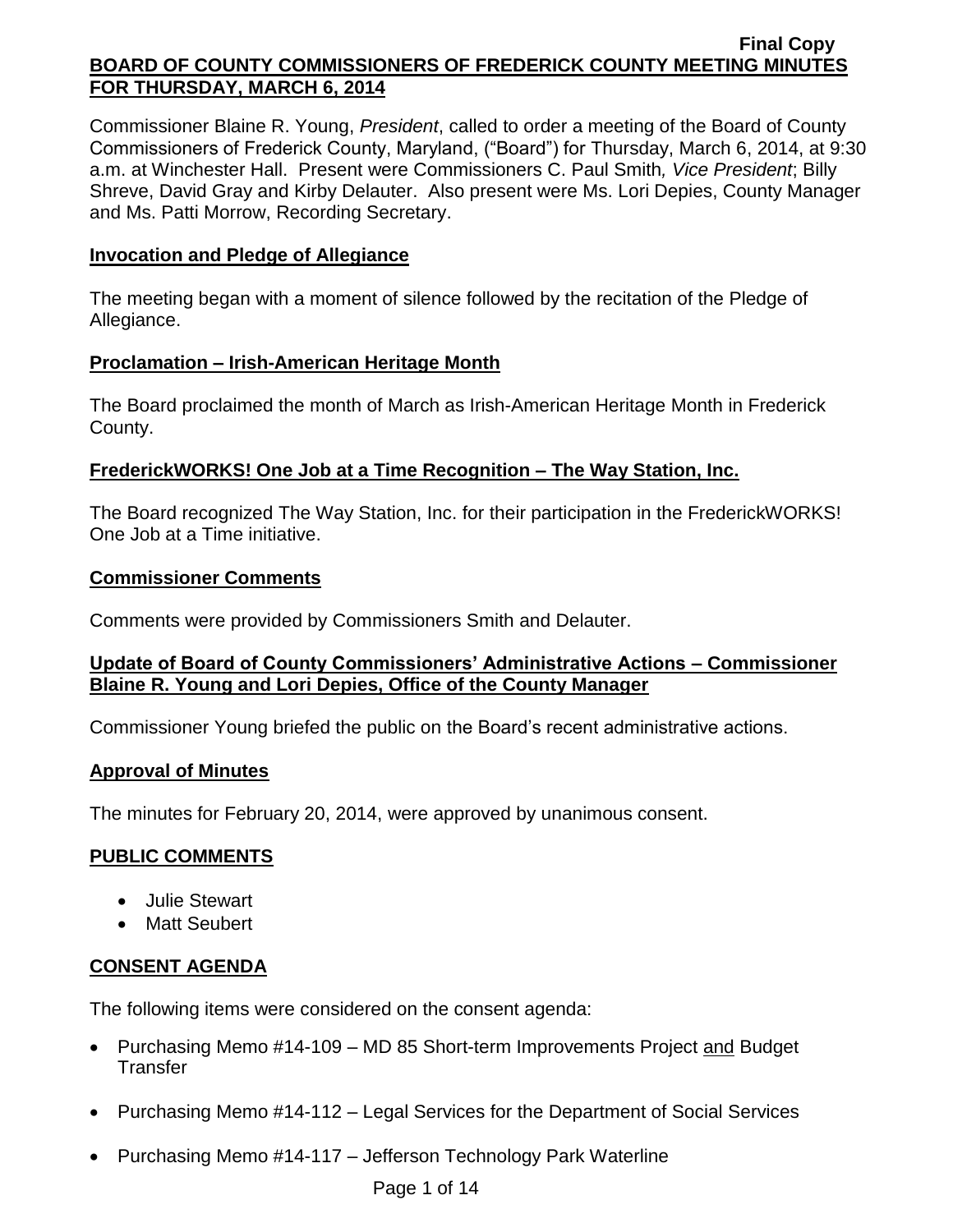- Purchasing Memo #14-118 Mowing and Turf Service
- Purchasing Memo #14-121 Information Technology Contracted Services (Piggyback Contract)
- Purchasing Memo #14-124 To Provide and Install Lighting for Ballenger Creek Park Synthetic Turf Field (Piggyback Contract)
- Purchasing Memo #14-125 To Provide and Install Bleachers and a Press Box at Ballenger Creek Park (Piggyback Contract)
- BT-14-128, Department of Aging, Citizens Services Division
- Board of Education Current Expense Fund Amendment #2-14
- Board of Education School Construction Expense Fund Amendment #14-06 and #BT-14-127
- FY 2015 Governor's Office of Crime Control and Prevention Sex Offender Compliance and Enforcement in Maryland Grant Application
- FY 2015 Governor's Office of Crime Control and Prevention Domestic Violence Unit Program Grant Application
- Emergency Number Systems Board Grant Funding
- FY 2015 Office of Problem Solving Court Discretionary Grant Application for Drug Treatment Court
- Women's Giving Circle Grant

Commissioner Smith requested to remove Purchasing Memo #14-12 from the consent agenda.

Commissioner Gray requested to remove Purchasing Memo #14-117 from the consent agenda.

*Motion to approve the consent agenda as amended – Passed 5-0.*

| <b>COMMISSIONERS</b> | <b>MOTION</b> | <b>SECOND</b> | <b>YES</b> | <b>NO</b> | <b>ABSTAIN</b> | <b>NOT PRESENT</b> |
|----------------------|---------------|---------------|------------|-----------|----------------|--------------------|
| Young                |               |               |            |           |                |                    |
| <b>Smith</b>         |               |               |            |           |                |                    |
| <b>Shreve</b>        |               | '             |            |           |                |                    |
| Gray                 |               |               | ~          |           |                |                    |
| <b>Delauter</b>      |               |               |            |           |                |                    |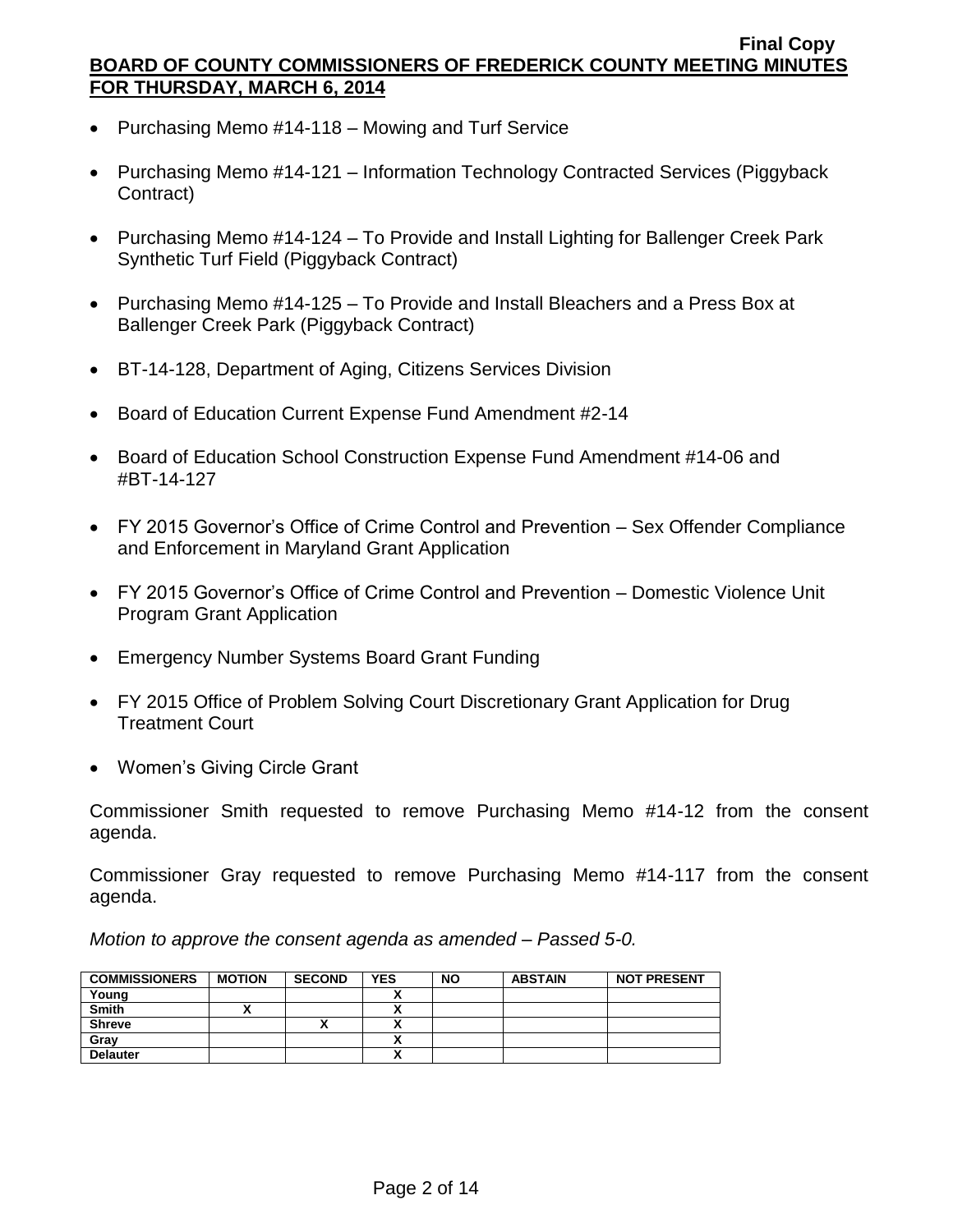### **ADMINISTRATIVE BUSINESS**

## **Purchasing Memo #14-112 – Legal Services for the Department of Social Services – Diane George, Finance Division**

*Motion to approve Purchasing Memo #14-112 as presented – Passed 4-0-1.*

| <b>COMMISSIONERS</b> | <b>MOTION</b> | <b>SECOND</b> | <b>YES</b>               | <b>NO</b> | <b>ABSTAIN</b> | <b>NOT PRESENT</b> |
|----------------------|---------------|---------------|--------------------------|-----------|----------------|--------------------|
| Young                |               |               |                          |           |                |                    |
| <b>Smith</b>         |               |               |                          |           |                |                    |
| <b>Shreve</b>        |               |               |                          |           |                |                    |
| Gray                 |               |               |                          |           |                |                    |
| <b>Delauter</b>      |               | ^             | $\overline{\phantom{a}}$ |           |                |                    |

### **Purchasing Memo #14-117 – Jefferson Technology Park Waterline – Diane George, Finance Division**

*Motion to approve Purchasing Memo #14-117 as presented – Passed 5-0.*

| <b>COMMISSIONERS</b> | <b>MOTION</b> | <b>SECOND</b> | <b>YES</b> | <b>NO</b> | <b>ABSTAIN</b> | <b>NOT PRESENT</b> |
|----------------------|---------------|---------------|------------|-----------|----------------|--------------------|
| Young                |               |               |            |           |                |                    |
| <b>Smith</b>         |               |               |            |           |                |                    |
| <b>Shreve</b>        |               |               |            |           |                |                    |
| Gray                 |               |               |            |           |                |                    |
| <b>Delauter</b>      |               | "             |            |           |                |                    |

### **PUBLIC HEARINGS**

### **To Consider an Offer to Purchase 520 North Market Street, Frederick – Crystal Chamberlain, Public Works Division**

A public hearing was held, as duly advertised, on the sale of 520 North Market Street.

Ms. Chamberlain and Mr. Chuck Nipe, Public Works Division; Mr. Richard McCain, Office of the County Attorney; and Mr. Michael Long, purchaser, commented on the sale of the property.

Commissioner Gray expressed concern over the loss of the "On the Mark Adolescent Program" which was moved from 520 North Market Street to Montevue Lane.

There was no public comment.

*Motion to accept Mr. Michael Long's offer of \$1,800,000 for the property at 520 North Market Street with a 90-day study period and noting the county has no further need for the property – Passed 3-1-1.*

| <b>COMMISSIONERS</b> | <b>MOTION</b> | <b>SECOND</b> | <b>YES</b> | <b>NO</b> | <b>ABSTAIN</b> | <b>NOT PRESENT</b> |
|----------------------|---------------|---------------|------------|-----------|----------------|--------------------|
| Young                |               |               |            |           |                |                    |
| <b>Smith</b>         |               |               | ٠.         |           |                |                    |
| <b>Shreve</b>        |               |               |            |           |                |                    |
| Gray                 |               |               |            |           |                |                    |
| <b>Delauter</b>      |               | "             |            |           |                |                    |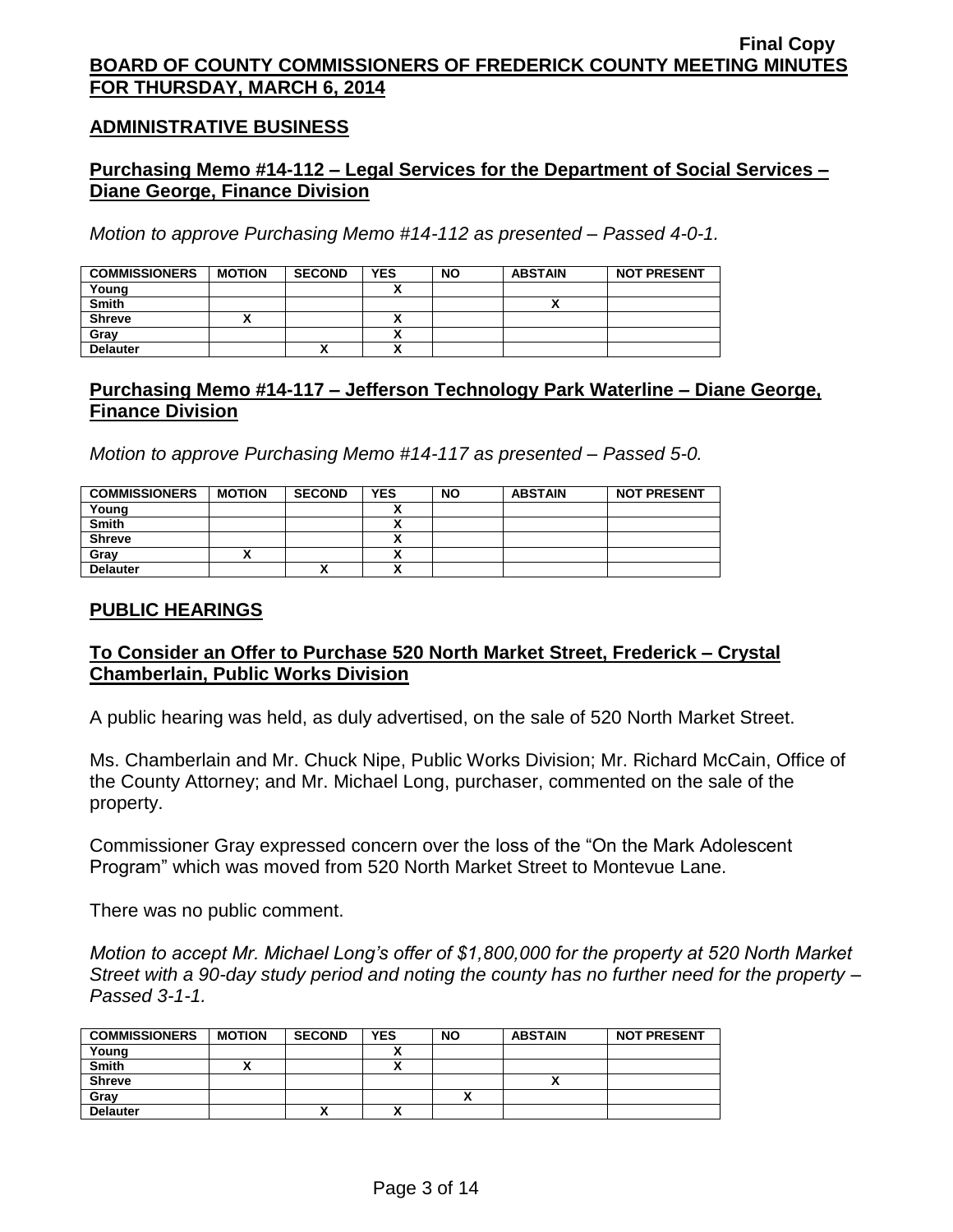## **Results of the Needs Assessment of the Older Adult Population in Frederick County – Carolyn True, Citizens Services Division**

A public hearing was held, as duly advertised, on the needs assessment of the older adult population.

Ms. True noted the assessment was originally presented to the Board on October 17, 2013. Due to the fact the study was funded by a Community Development Block Grant, a public hearing was required.

Ms. True presented a summary of the results of the study.

Public comment was heard from:

- Carol Krimm
- Sonja Sperlich, Ph.D.

*Motion to accept the report – Passed 5-0.*

| <b>COMMISSIONERS</b> | <b>MOTION</b> | <b>SECOND</b> | <b>YES</b> | <b>NO</b> | <b>ABSTAIN</b> | <b>NOT PRESENT</b> |
|----------------------|---------------|---------------|------------|-----------|----------------|--------------------|
| Young                |               |               |            |           |                |                    |
| <b>Smith</b>         |               | Λ             |            |           |                |                    |
| <b>Shreve</b>        |               |               |            |           |                |                    |
| Gray                 |               |               |            |           |                |                    |
| <b>Delauter</b>      |               |               |            |           |                |                    |

*Motion to set aside additional funs to expand the Senior Tax Credit Program – Passed 5-0.*

| <b>COMMISSIONERS</b> | <b>MOTION</b> | <b>SECOND</b> | <b>YES</b> | <b>NO</b> | <b>ABSTAIN</b> | <b>NOT PRESENT</b> |
|----------------------|---------------|---------------|------------|-----------|----------------|--------------------|
| Young                |               |               |            |           |                |                    |
| <b>Smith</b>         |               |               |            |           |                |                    |
| <b>Shreve</b>        |               |               |            |           |                |                    |
| Gray                 |               |               |            |           |                |                    |
| <b>Delauter</b>      |               | ^             |            |           |                |                    |

### **To Consider a Community Development Block Grant (CDBG) Application for the Human Development Council, Inc. – Jenny Short, Citizens Services Division**

A public hearing was held, as duly advertised, on a CDBG application for the Human Development Council, Inc.

Ms. Short, Ms. Pat Rosensteel, Citizens Services Division, and Mr. Ron Harsh, Executive Director of the Human Development Council, Inc., commented on the request to approve a resolution that would authorize the submission of a CDBG application. The grant would aid in the purchase of property at 5430 Mount Zion Road, Frederick, to house an adult medical day care facility for disabled adults.

There was no public comment.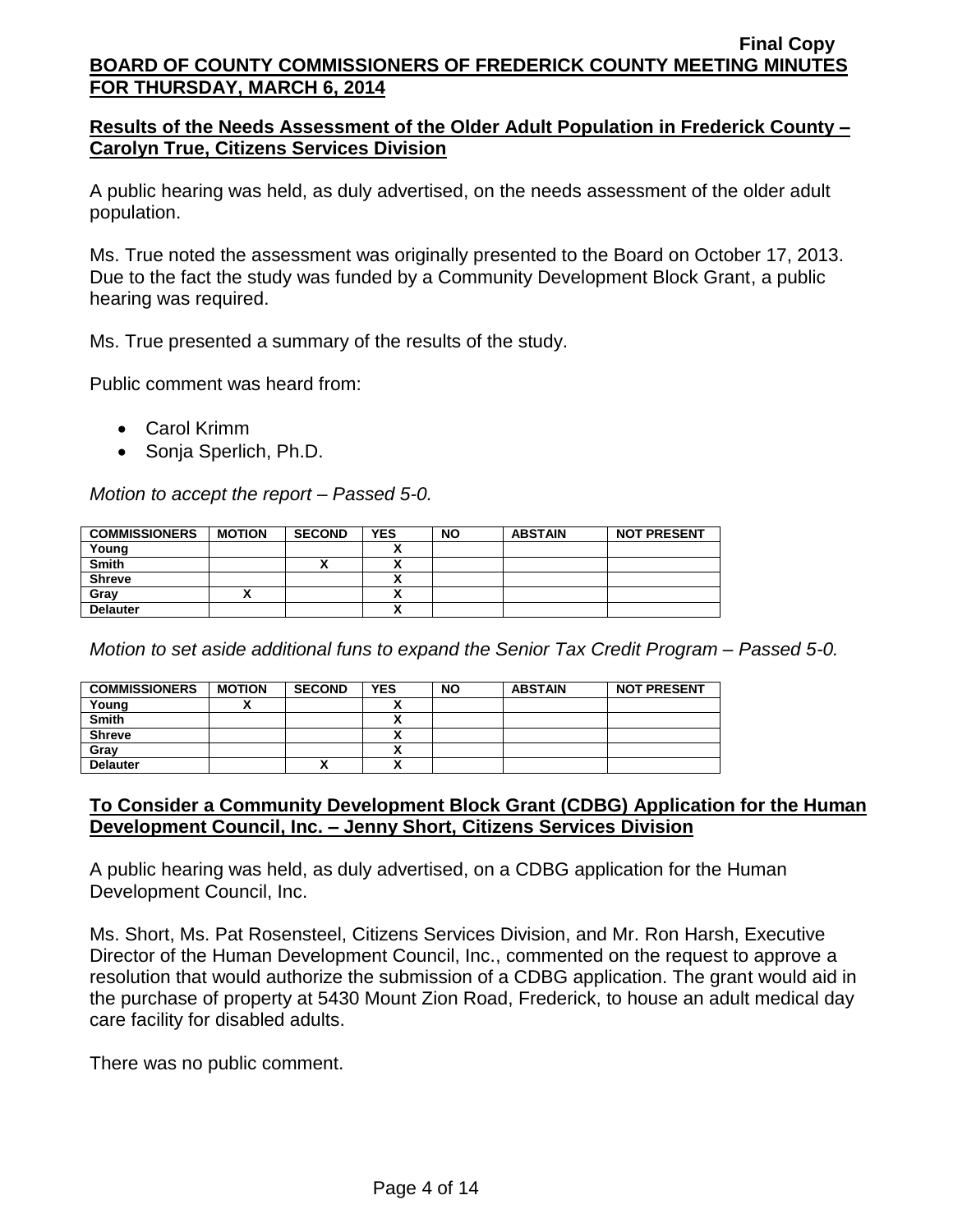*Motion to adopt the resolution as presented, approve the updated Residential Anti-displacement and Relocation Assistance Plan; accept the funds if awarded and approve any subsequent related budget transfers – Passed 4-0-1.*

| <b>COMMISSIONERS</b> | <b>MOTION</b> | <b>SECOND</b> | <b>YES</b> | <b>NO</b> | <b>ABSTAIN</b> | <b>NOT PRESENT</b> |
|----------------------|---------------|---------------|------------|-----------|----------------|--------------------|
| Young                |               |               |            |           |                |                    |
| <b>Smith</b>         |               |               |            |           |                |                    |
| <b>Shreve</b>        |               |               |            |           |                |                    |
| Grav                 |               |               |            |           |                |                    |
| <b>Delauter</b>      |               |               | ↗          |           |                |                    |

(A copy of the approved/adopted resolution can be obtained in the County Manager's Office or from the county's website, [www.FrederickCountyMD.gov.](http://www.frederickcountymd.gov/))

### **Rezoning Case #R-06-01 (B) – Urbana Northern Mixed Use Development (MXD) to Amend a Condition of the Prior Phase I Approval – Jim Gugel, Community Development Division**

Commissioner Young swore in those who would testify.

A public hearing was held, as duly advertised, on a revision to the condition of approval from Rezoning Case #R-06-01(A) per Ordinance #12-31-626.

Mr. Gugel presented the amendment. He noted staff and the Frederick County Planning Commission recommended approval.

Ms. Krista McGowan, Esquire and Mr. Paul Coleman, Natelli Communities, commented on the amendment.

*Motion to approve a request to amend Condition #3 of Ordinance #12-31-626 regarding Rezoning Case #R-06-01 (B) - Urbana Northern MXD as presented and direct staff to prepare the ordinance for signature purposes for a future Board meeting – Passed 4-1.*

| <b>COMMISSIONERS</b> | <b>MOTION</b> | <b>SECOND</b> | <b>YES</b> | <b>NO</b> | <b>ABSTAIN</b> | <b>NOT PRESENT</b> |
|----------------------|---------------|---------------|------------|-----------|----------------|--------------------|
| Young                |               |               |            |           |                |                    |
| <b>Smith</b>         |               | '             | ,,         |           |                |                    |
| <b>Shreve</b>        |               |               | Δ          |           |                |                    |
| Gray                 |               |               |            |           |                |                    |
| <b>Delauter</b>      |               |               | ~          |           |                |                    |

Commissioner Young noted the Board would hold public hearings on Thursday, March 6 at 7:00 p.m. regarding the Oakdale – Lake Linganore Tax Increment Financing and Community Development Authority; Tuesday, March 18 at 7:00 p.m. regarding the Proposed FY 2015- 2020 Capital Improvements Program (CIP) and FY 2015 Capital Budget; and Thursday March 20 at 9:30 a.m. regarding the Fall 2013 Water and Sewerage Plan Amendments.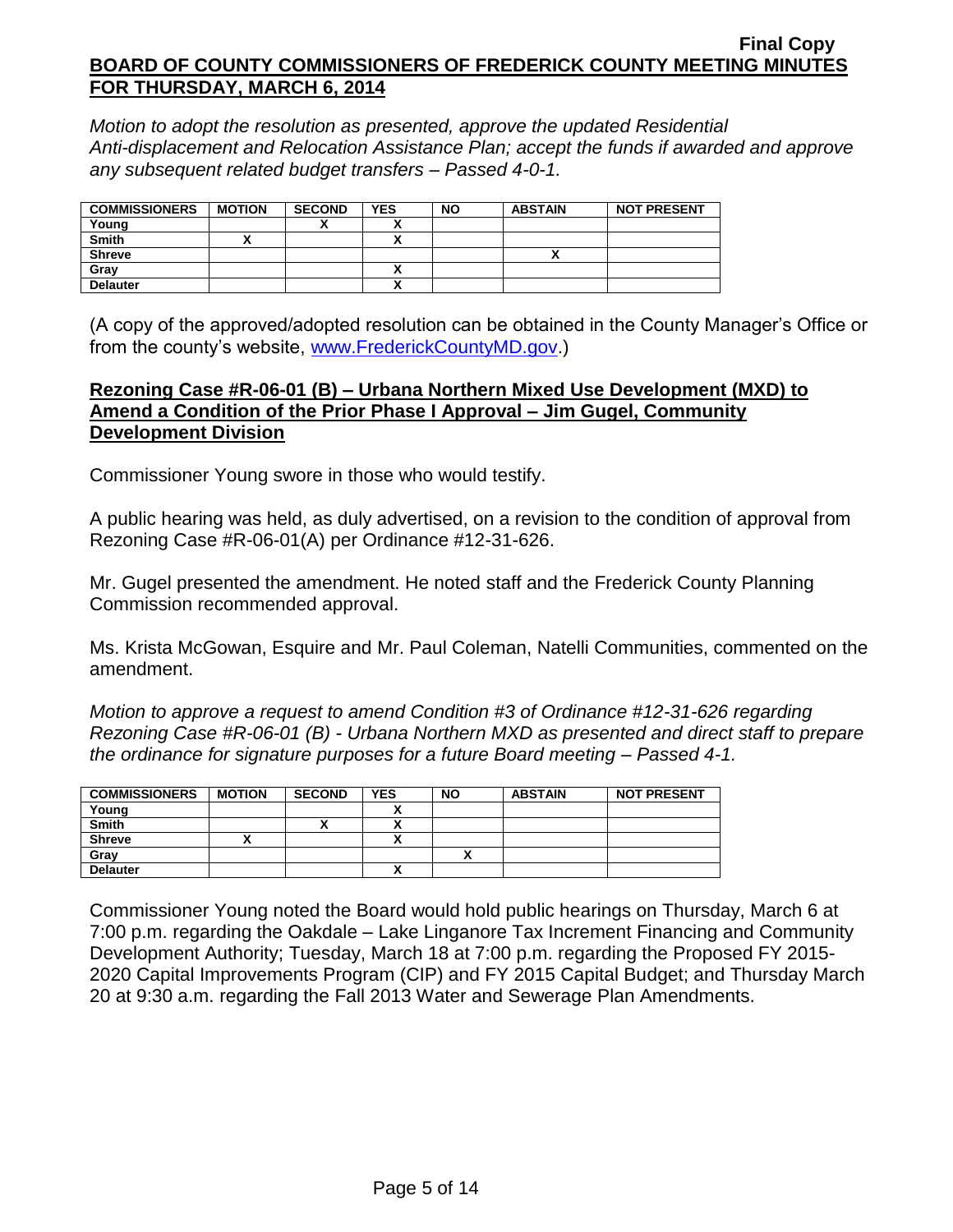### **WORKSESSION**

## **Annual Transportation Priorities Review and Maryland Department of Transportation (MDOT) Priorities Letter – Ron Burns, Community Development Division**

Mr. Burns and Mr. Dave Coyne, District 7 Engineer, State Highway Administration, reviewed the recommended transportation priorities that would be used by the MDOT in the preparation of the annual update to the Maryland Consolidated Transportation Program.

Public comment was heard from Carol Krimm, President, Frederick Area Committee for Transportation. She also commented on the proposed Meadow Road interchange.

*Motion to send the transportation priorities letter to the MDOT as amended with Project Planning Funding – MD 75: I-70 to Lewisdale Road moved to the number one (1) priority – Passed 3-2.*

| <b>COMMISSIONERS</b> | <b>MOTION</b> | <b>SECOND</b> | <b>YES</b> | <b>NO</b>                | <b>ABSTAIN</b> | <b>NOT PRESENT</b> |
|----------------------|---------------|---------------|------------|--------------------------|----------------|--------------------|
| Young                |               |               |            |                          |                |                    |
| <b>Smith</b>         |               |               |            |                          |                |                    |
| <b>Shreve</b>        |               | ~             |            |                          |                |                    |
| Grav                 |               |               |            | $\overline{\phantom{a}}$ |                |                    |
| <b>Delauter</b>      |               |               |            |                          |                |                    |

(The Board took a lunch break at 12:30 p.m.)

Commissioner Blaine R. Young, *President*, reconvened a meeting of the Board of County Commissioners of Frederick County, Maryland, ("Board") for Thursday, March 6, 2014, at 1:30 p.m. Present were Commissioners C. Paul Smith*, Vice President;* Billy Shreve, David Gray and Kirby Delauter. Also present were Ms. Lori Depies, County Manager and Ms. Patti Morrow, Recording Secretary.

## **Second Quarter Financial Analysis – Reporting Financial Results for Six Months ended December 31, 2013 – Erin White, Finance Division**

The following Finance Division staff presented the financial results for Frederick County for the six (6) months ended December 31, 2013:

- Melanie Thom General Fund; and
- Kathi Tritsch Water and Sewer Enterprise Fund and the Solid Waste Management Enterprise Fund.

There were no public comments.

No action was taken by the Board as this item was informational.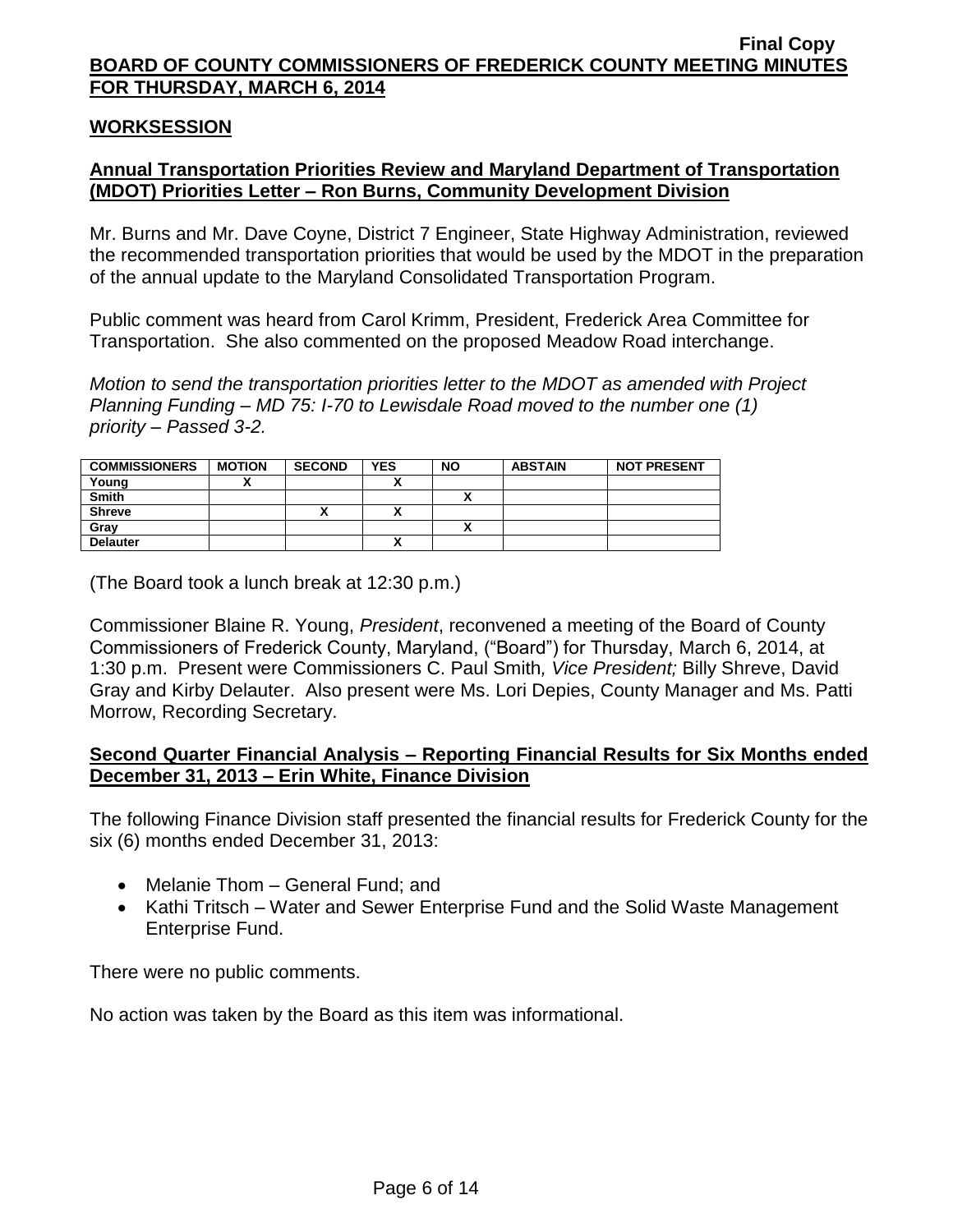**Purchasing Memo #14-115 - Final Design Services for Boyers Mill Road Improvement Project and Purchasing Memo #14-122 – Engineering Design Services for Replacement Bridge on Ball Road over Peter Pan Run and Budget Transfer – Diane George, Finance Division**

*Motion to approve Purchasing Memos #14-115 and #14-122 as presented – Passed 5-0.*

| <b>COMMISSIONERS</b> | <b>MOTION</b> | <b>SECOND</b> | <b>YES</b>                | <b>NO</b> | <b>ABSTAIN</b> | <b>NOT PRESENT</b> |
|----------------------|---------------|---------------|---------------------------|-----------|----------------|--------------------|
| Young                |               |               |                           |           |                |                    |
| <b>Smith</b>         |               |               |                           |           |                |                    |
| <b>Shreve</b>        |               |               | $\ddot{\phantom{a}}$<br>~ |           |                |                    |
| Grav                 |               |               | ^                         |           |                |                    |
| <b>Delauter</b>      |               |               | $\ddot{\phantom{a}}$<br>^ |           |                |                    |

## **Revised Investment Policy – Diane Fox, Finance Division**

Ms. Fox presented the revised policy. She noted the county last adopted an investment policy in 1996 and due to the many changes that have occurred in the investment arena as well as in the state guidelines, staff felt the policy should be revised to describe the investment policy and outline specific procedures to protect the public funds.

*Motion to approve the revised policy as presented – Passed 5-0.*

| <b>COMMISSIONERS</b> | <b>MOTION</b> | <b>SECOND</b> | <b>YES</b> | <b>NO</b> | <b>ABSTAIN</b> | <b>NOT PRESENT</b> |
|----------------------|---------------|---------------|------------|-----------|----------------|--------------------|
| Young                |               |               |            |           |                |                    |
| <b>Smith</b>         |               |               |            |           |                |                    |
| <b>Shreve</b>        |               |               |            |           |                |                    |
| Grav                 |               |               |            |           |                |                    |
| <b>Delauter</b>      |               |               |            |           |                |                    |

### **Introduction of the Maryland Revenue Bonds for Homewood Retirement Center – Jim Cumbie, Esquire, Venable LLC (County Bond Counsel)**

Mr. Cumbie presented the request for the county to issue approximately \$76,000,000 of Economic Development Revenue Bonds on behalf of Homewood Retirement Centers of the United Church of Christ, Inc., Homewood at Frederick, Inc. and Homewood Foundation, Inc. (Homewood).

Mr. Merritt Nickols, Executive Director of Homewood, commented on the proposed expansion that would be funded with the bonds.

*Motion to take the request to public hearing – Passed 4-1.*

| <b>COMMISSIONERS</b> | <b>MOTION</b> | <b>SECOND</b> | <b>YES</b>           | <b>NO</b> | <b>ABSTAIN</b> | <b>NOT PRESENT</b> |
|----------------------|---------------|---------------|----------------------|-----------|----------------|--------------------|
| Young                |               |               |                      |           |                |                    |
| <b>Smith</b>         |               |               |                      |           |                |                    |
| <b>Shreve</b>        |               |               | $\ddot{\phantom{a}}$ |           |                |                    |
| Gray                 |               |               |                      |           |                |                    |
| <b>Delauter</b>      |               | Λ             | $\ddot{\phantom{a}}$ |           |                |                    |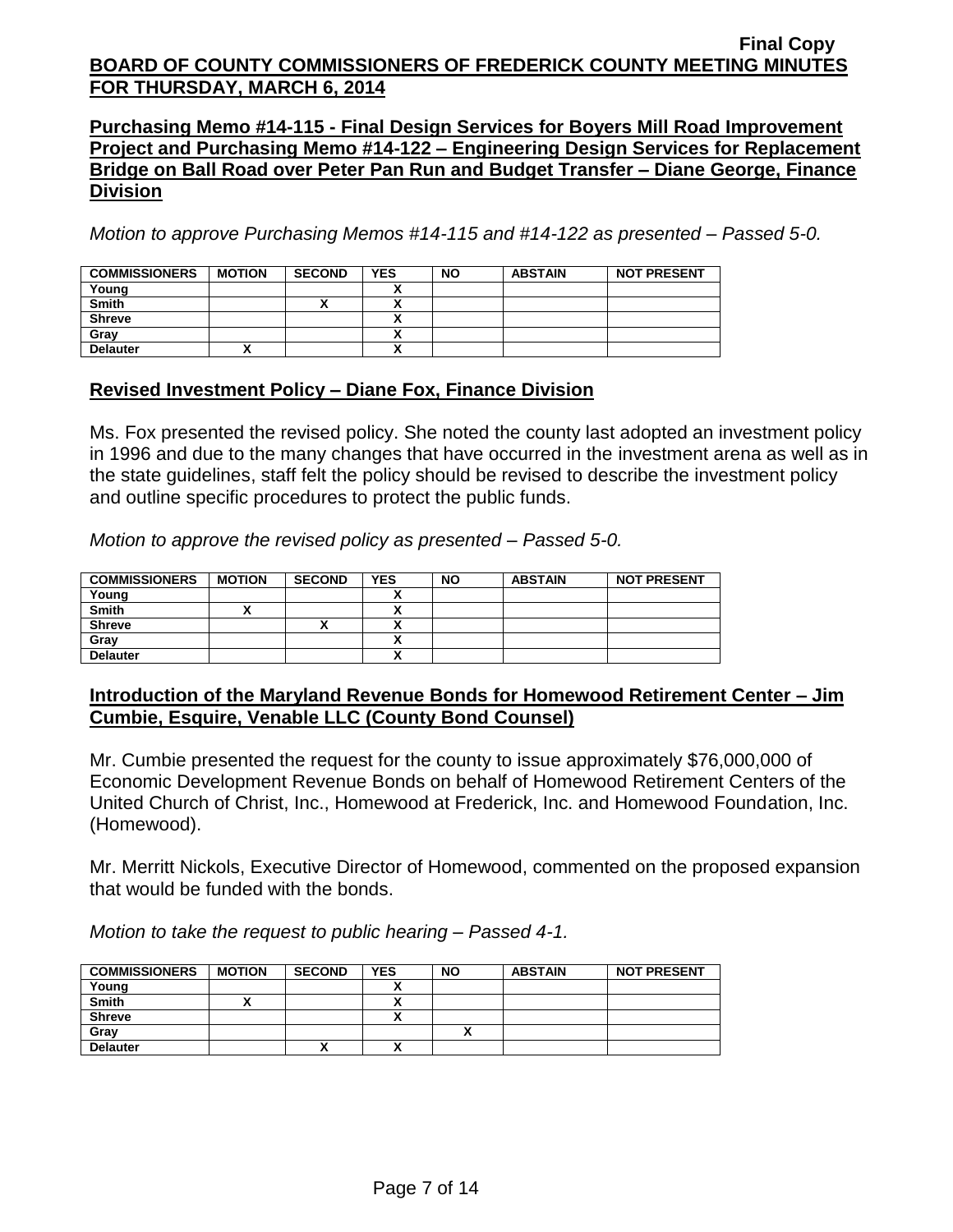### **Urbana Community Development Authority (CDA) Expansion - Jim Cumbie, Esquire, Venable LLC (County Bond Counsel)**

Mr. Cumbie presented the proposed resolution to expand the Urbana CDA.

Ms. Krista McGowan, Esquire and Mr. Paul Coleman, Natelli Communities, commented on the request for the CDA expansion.

*Motion to approve and adopt the resolution to expand the Urbana CDA as presented – Passed 4-1.*

| <b>COMMISSIONERS</b> | <b>MOTION</b> | <b>SECOND</b> | <b>YES</b> | <b>NO</b> | <b>ABSTAIN</b> | <b>NOT PRESENT</b> |
|----------------------|---------------|---------------|------------|-----------|----------------|--------------------|
| Young                |               |               |            |           |                |                    |
| <b>Smith</b>         |               |               |            |           |                |                    |
| <b>Shreve</b>        |               |               |            |           |                |                    |
| Gray                 |               |               |            |           |                |                    |
| <b>Delauter</b>      |               | ^             |            |           |                |                    |

(A copy of the approved/adopted resolution can be obtained in the County Manager's Office or from the county's website, [www.FrederickCountyMD.gov.](http://www.frederickcountymd.gov/))

### **Consideration to Accept a Petition for a Development Rights and Responsibilities Agreement (DRRA) – Monocacy Glen PUD – Jim Gugel, Community Development Division**

Mr. Gugel presented the request from Hogan Land Company, LLC, to initiate the process for entering into a DRRA.

*Motion to accept the petition and take the request through the public hearing process – Passed 4-1.*

| <b>COMMISSIONERS</b> | <b>MOTION</b> | <b>SECOND</b> | <b>YES</b> | <b>NO</b> | <b>ABSTAIN</b> | <b>NOT PRESENT</b> |
|----------------------|---------------|---------------|------------|-----------|----------------|--------------------|
| Young                |               |               |            |           |                |                    |
| <b>Smith</b>         |               |               |            |           |                |                    |
| <b>Shreve</b>        |               |               | v          |           |                |                    |
| Gray                 |               |               |            |           |                |                    |
| <b>Delauter</b>      |               | ~             | ^          |           |                |                    |

## **Updates from County Commissioners' Liaison – Dave Dunn, Community Development Division**

Mr. Dunn presented the updates.

*No action was taken as this item was informational.*

### **Legislative Issues – John Mathias, Office of the County Attorney and Ragen Cherney, Office of the County Manager**

Mr. Mathias and Mr. Cherney briefed the Board on the issues before the Frederick County delegation members.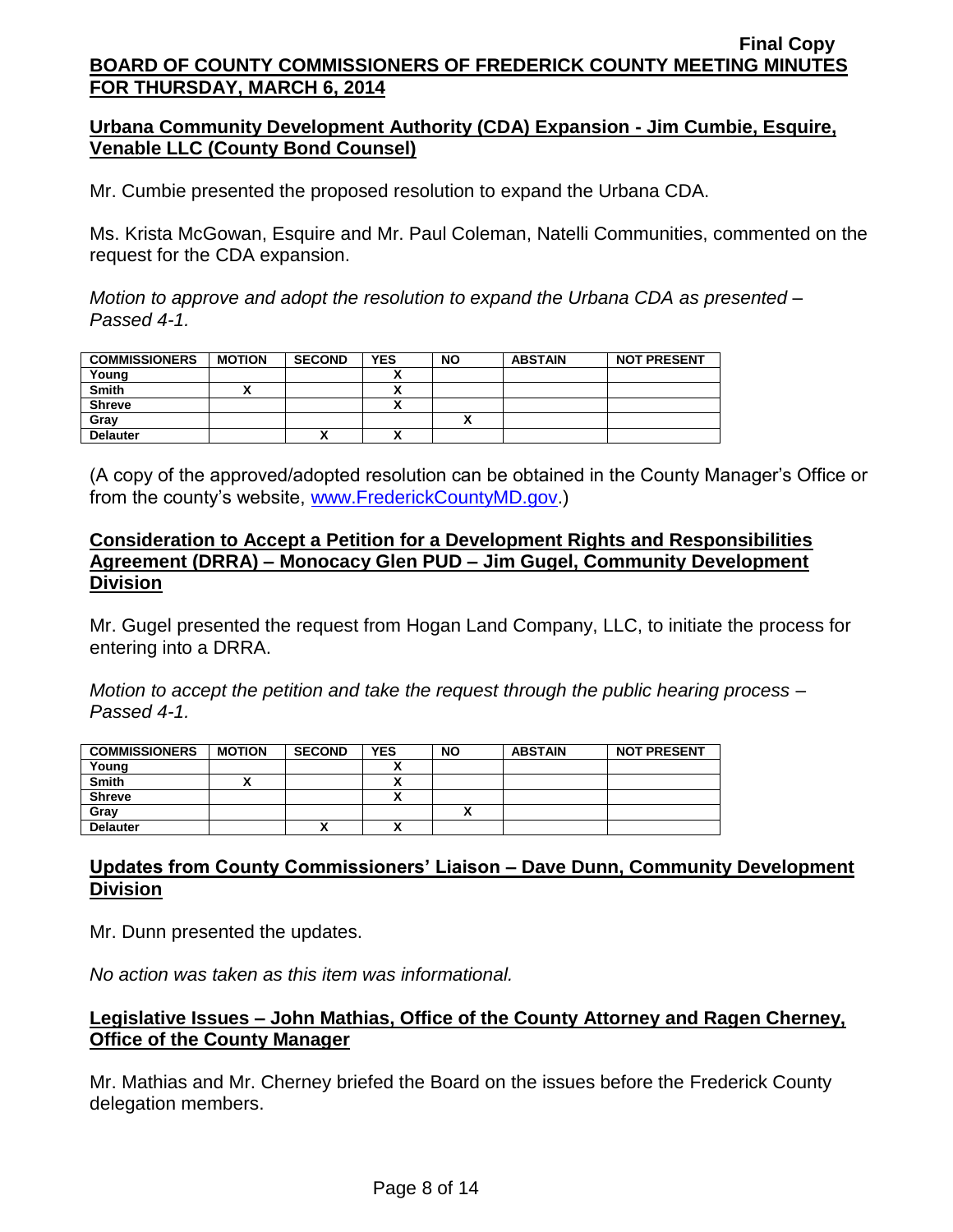*Motion to correspond to the Frederick County Delegation to support House Bill (HB) 1140 – Charitable Casino Events and HB 1092 – amending the Howard County – Casino Events legislation to add Frederick County – Passed 4-1.*

| <b>COMMISSIONERS</b> | <b>MOTION</b> | <b>SECOND</b> | <b>YES</b> | <b>NO</b> | <b>ABSTAIN</b> | <b>NOT PRESENT</b> |
|----------------------|---------------|---------------|------------|-----------|----------------|--------------------|
| Young                |               |               |            |           |                |                    |
| <b>Smith</b>         |               |               |            |           |                |                    |
| <b>Shreve</b>        |               | ́             |            |           |                |                    |
| Gray                 |               |               |            |           |                |                    |
| <b>Delauter</b>      |               |               |            |           |                |                    |

*Motion to correspond to the Frederick County Delegation to oppose SB 689 – Local Government Tort Claims Act and Maryland Tort Claims Act Repeal of Certain Notice Requirements – Passed 4-0-1.*

| <b>COMMISSIONERS</b> | <b>MOTION</b> | <b>SECOND</b> | <b>YES</b>   | <b>NO</b> | <b>ABSTAIN</b> | <b>NOT PRESENT</b> |
|----------------------|---------------|---------------|--------------|-----------|----------------|--------------------|
| Young                |               |               |              |           |                |                    |
| <b>Smith</b>         |               |               |              |           |                |                    |
| <b>Shreve</b>        |               | $\mathbf{v}$  | $\mathbf{v}$ |           |                |                    |
| Gray                 |               |               |              |           |                |                    |
| <b>Delauter</b>      |               |               |              |           |                |                    |

# **PUBLIC COMMENTS**

None.

# **QUESTIONS – PRESS**

None.

# **COMMISSIONER COMMENTS**

None.

# **CLOSED SESSION/ADMINISTRATIVE FUNCTION**

Maryland Annotated Code State Government Article § 10-508(a) (7) To consult with counsel to obtain legal advice on a legal matter and (14) Before a contract is awarded or bids are opened, discuss a matter directly related to a negotiation strategy or the contents of a bid or proposal, if public discussion or disclosure would adversely impact the ability of the public body to participate in the competitive bidding or proposal process.

**Topic** – To consult with counsel and staff to obtain legal and other advice concerning negotiation strategy on the possible disposal of surplus property.

Maryland Annotated Code State Government Article § 10-508(a) (4) To consider a preliminary matter that concerns the proposal for a business or industrial organization to locate, expand, or remain in the State and (7) To consult with counsel to obtain legal advice on a legal matter.

**Topic** – To consider the optimal legal strategy in negotiating the modifications to existing contracts and in the location of a business in the county.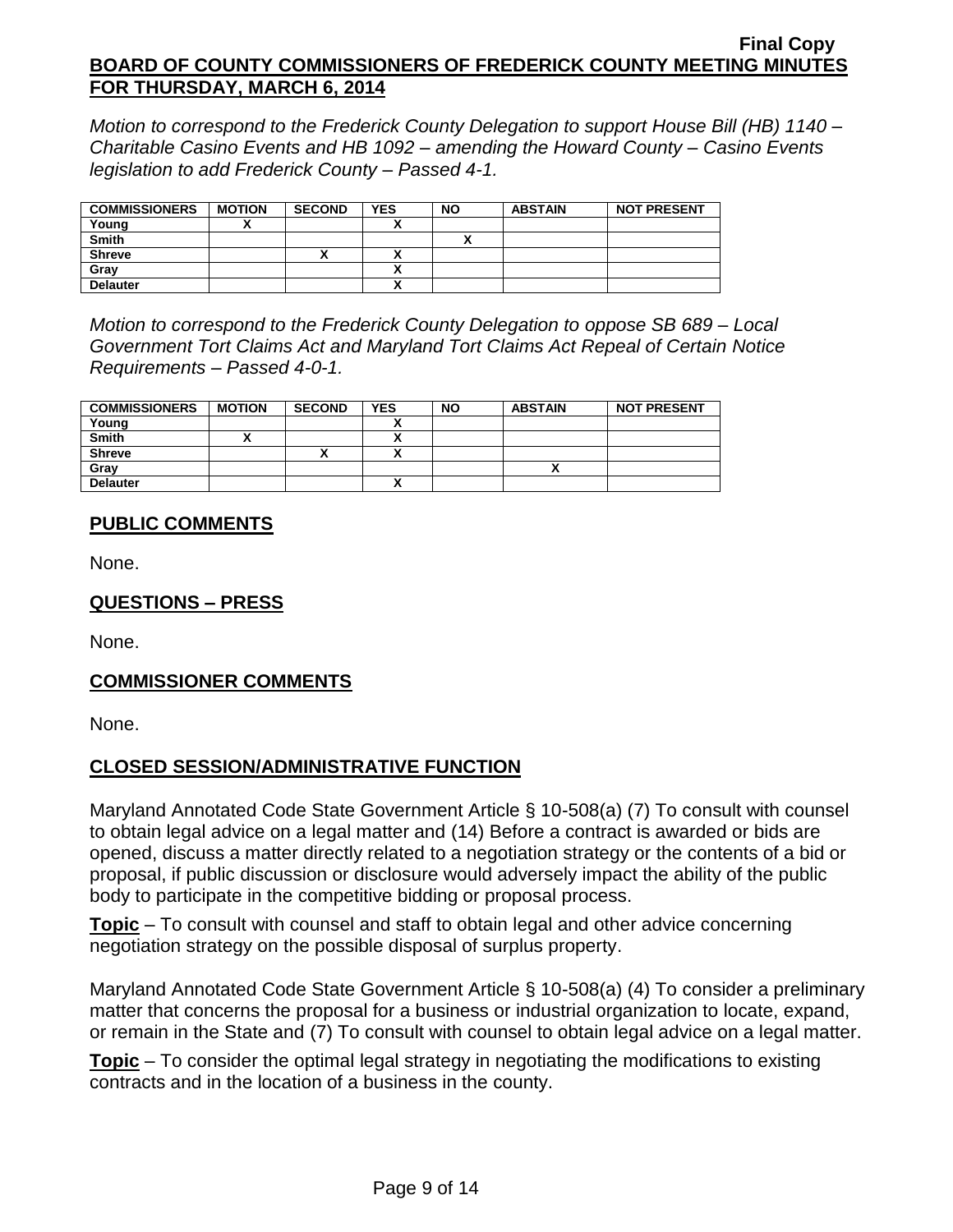*Motion to go into closed session – Passed 5-0.*

| <b>COMMISSIONERS</b> | <b>MOTION</b> | <b>SECOND</b> | <b>YES</b> | <b>NO</b> | <b>ABSTAIN</b> | <b>NOT PRESENT</b> |
|----------------------|---------------|---------------|------------|-----------|----------------|--------------------|
| Young                |               |               |            |           |                |                    |
| <b>Smith</b>         |               |               |            |           |                |                    |
| <b>Shreve</b>        |               |               |            |           |                |                    |
| Grav                 |               |               |            |           |                |                    |
| <b>Delauter</b>      |               |               |            |           |                |                    |

# **ADJOURN**

The meeting adjourned at 2:30 p.m.

Patricia Morrow Recording Secretary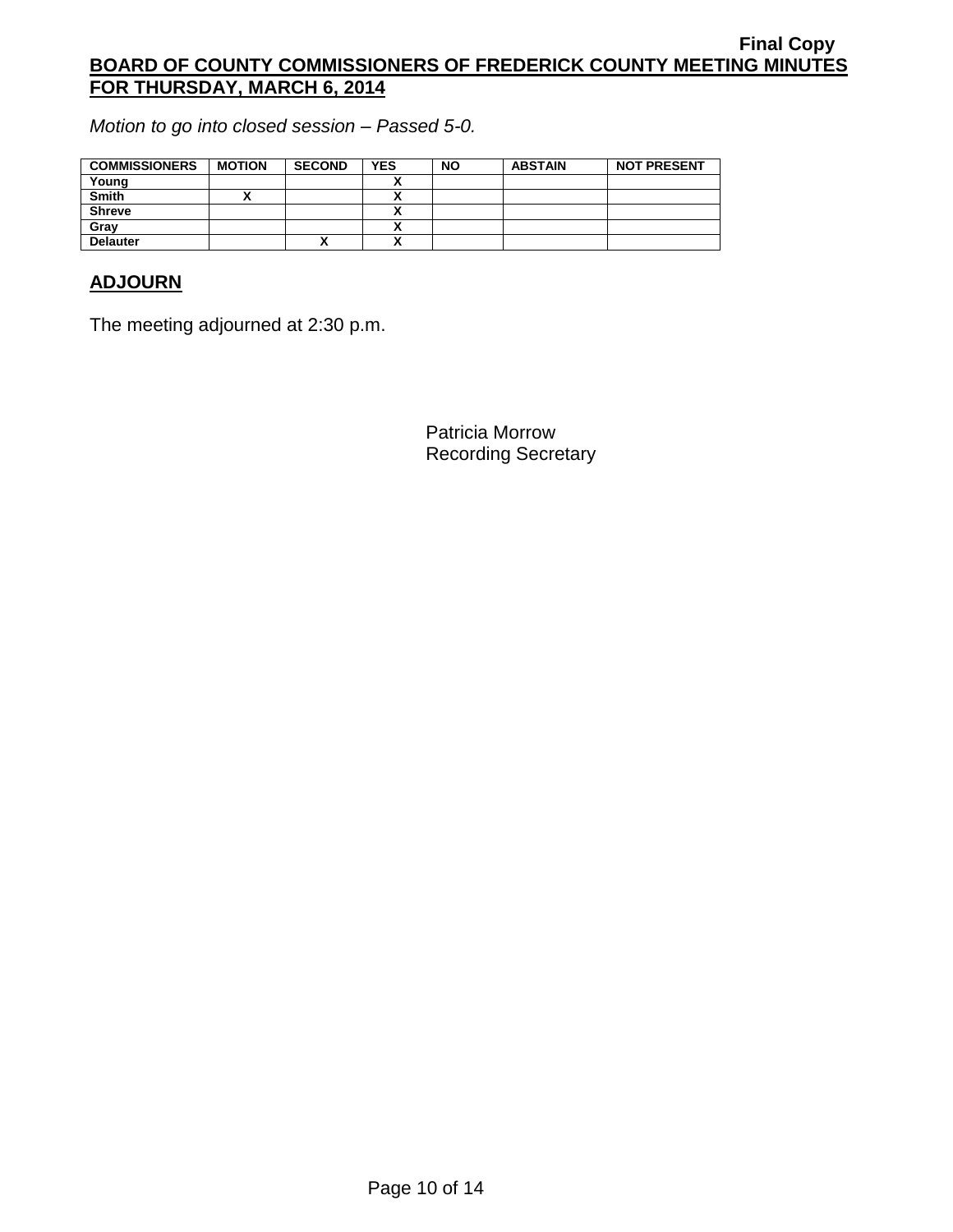## **FORM OF STATEMENT FOR CLOSING THE MEETING OF THURSDAY, MARCH 6, 2014**

# **STATUTORY AUTHORITY TO CLOSE SESSION**

## **State Government Article §10-508(a):**

(4) To consider a preliminary matter that concerns the proposal for a business or industrial organization to locate, expand, or remain in the State; (7) To consult with counsel to obtain legal advice on a legal matter; and (14) Before a contract is awarded or bids are opened, discuss a matter directly related to a negotiation strategy or the contents of a bid or proposal, if public discussion or disclosure would adversely impact the ability of the public body to participate in the competitive bidding or proposal process.

### **Motion:**

Commissioner Smith moved to go into closed session in accordance with Maryland Annotated Code State Government Article §10-508(a) (4) To consider a preliminary matter that concerns the proposal for a business or industrial organization to locate, expand, or remain in the State; (7) To consult with counsel to obtain legal advice on a legal matter; and (14) Before a contract is awarded or bids are opened, discuss a matter directly related to a negotiation strategy or the contents of a bid or proposal, if public discussion or disclosure would adversely impact the ability of the public body to participate in the competitive bidding or proposal process. Commissioner Delauter seconded the motion that passed 5-0.

### **Time and Location:**

2:35 p.m. – Third Floor Meeting Room, Winchester Hall

### **Topic to be Discussed:**

To consult with counsel and staff to obtain legal and other advice concerning negotiation strategy on the possible disposal of surplus property.

> Patti Morrow Recording Secretary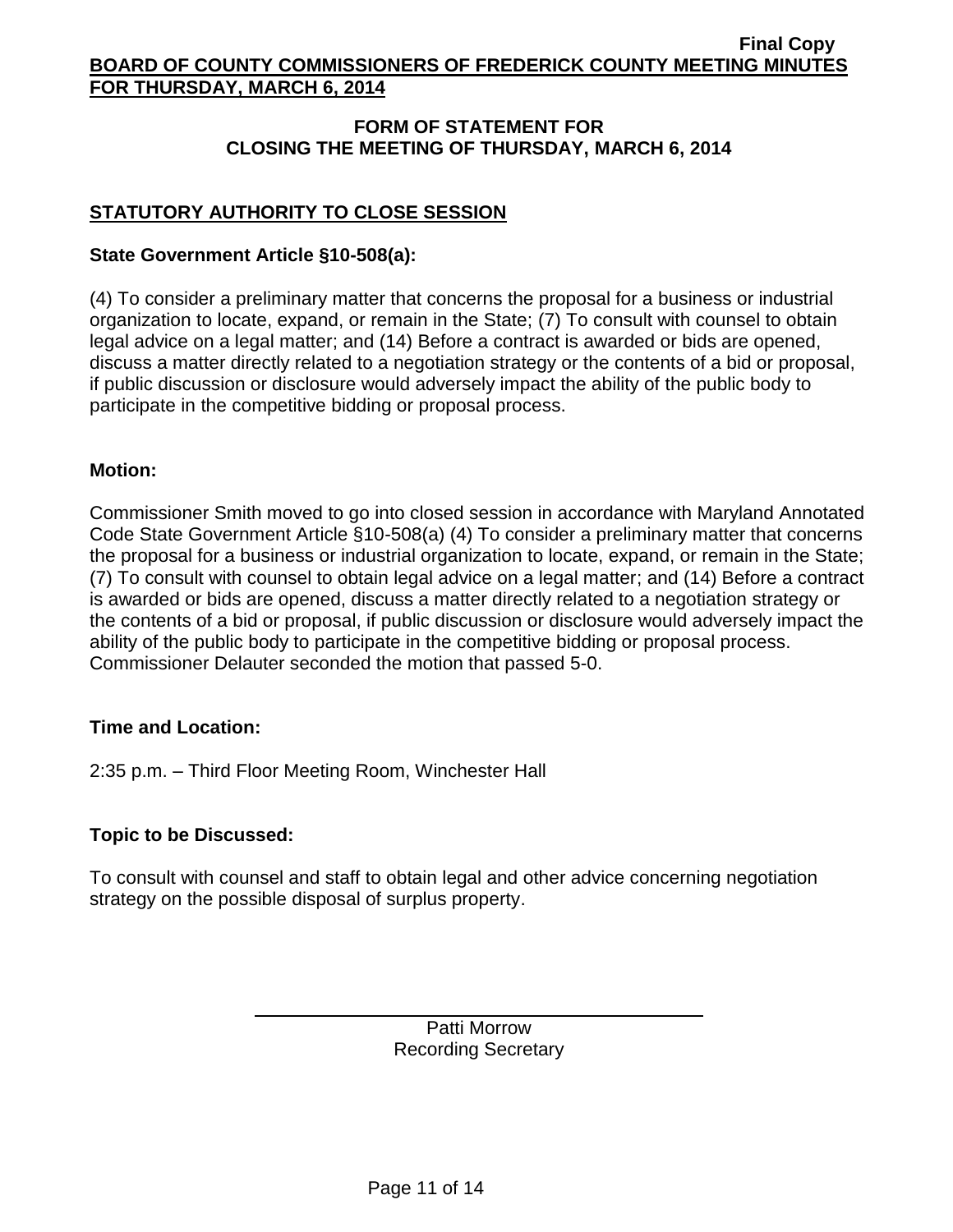### **FORM OF STATEMENT FOR MINUTES OF NEXT OPEN MEETING ON THURSDAY, MARCH 6, 2014, FOLLOWING THE CLOSED MEETING OF THURSDAY, MARCH 6, 2014**

# **STATUTORY AUTHORITY TO CLOSE SESSION**

### **State Government Article §10-508(a):**

(4) To consider a preliminary matter that concerns the proposal for a business or industrial organization to locate, expand, or remain in the State; (7) To consult with counsel to obtain legal advice on a legal matter; and (14) Before a contract is awarded or bids are opened, discuss a matter directly related to a negotiation strategy or the contents of a bid or proposal, if public discussion or disclosure would adversely impact the ability of the public body to participate in the competitive bidding or proposal process.

### **Motion:**

Commissioner Smith moved to go into closed session in accordance with Maryland Annotated Code State Government Article §10-508(a) (4) To consider a preliminary matter that concerns the proposal for a business or industrial organization to locate, expand, or remain in the State; (7) To consult with counsel to obtain legal advice on a legal matter; and (14) Before a contract is awarded or bids are opened, discuss a matter directly related to a negotiation strategy or the contents of a bid or proposal, if public discussion or disclosure would adversely impact the ability of the public body to participate in the competitive bidding or proposal process. Commissioner Delauter seconded the motion that passed 5-0.

### **Time and Location:**

2:35 p.m. – Third Floor Meeting Room, Winchester Hall

### **Others in Attendance:**

J. Mathias, L. Depies, M. Marschner, C. Nipe, C. Chamberlain R. McCain and R. Santangelo.

### **Topic Discussed:**

To consult with counsel and staff to obtain legal and other advice concerning negotiation strategy on the possible disposal of surplus property.

#### **Action Taken:**

The Board gave direction to the staff to accept the modified contract terms, with conditions, for the disposal of the property.

## Patti Morrow Recording Secretary

Page 12 of 14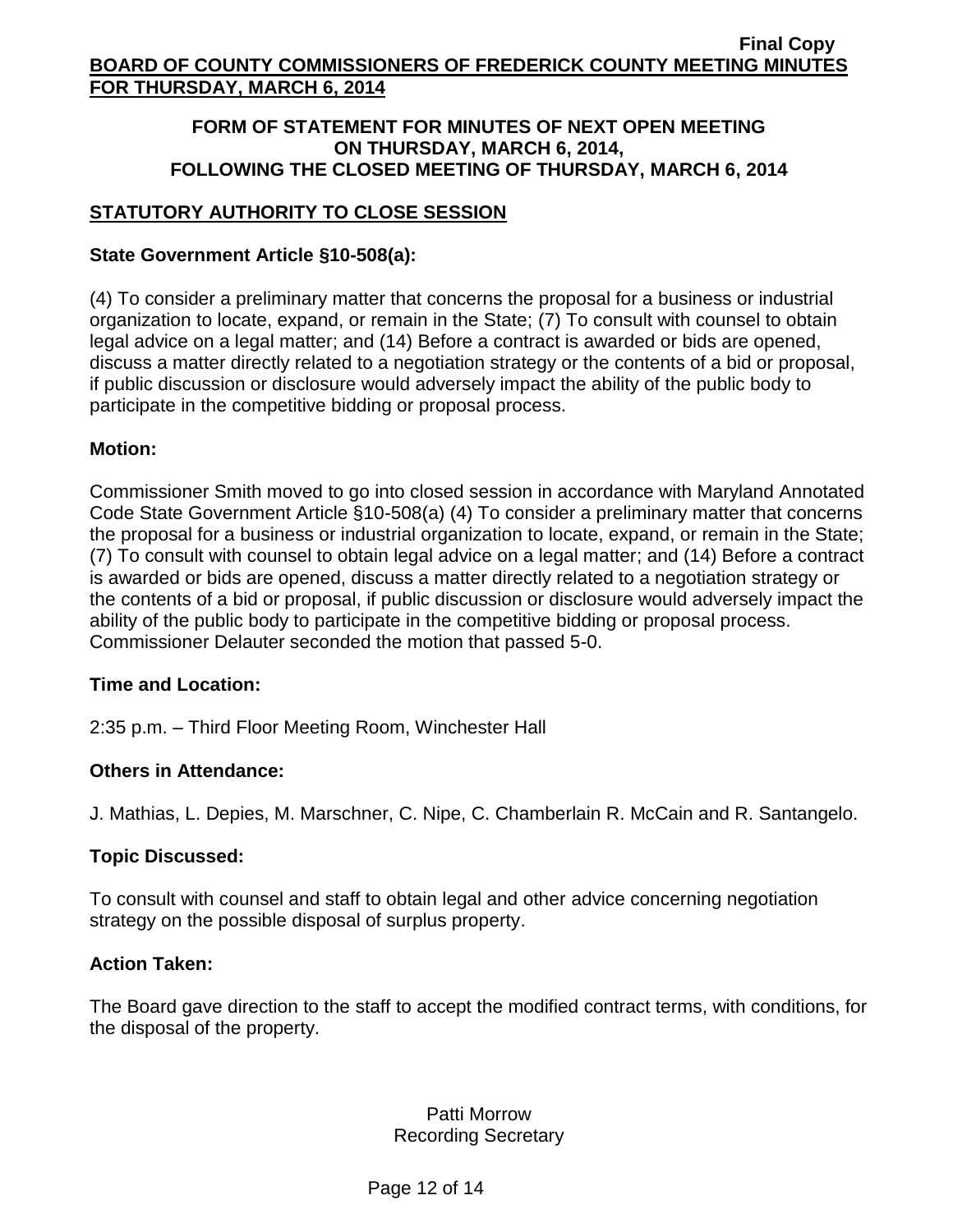## **FORM OF STATEMENT FOR CLOSING THE MEETING OF THURSDAY, MARCH 6, 2014**

# **STATUTORY AUTHORITY TO CLOSE SESSION**

## **State Government Article §10-508(a):**

(4) To consider a preliminary matter that concerns the proposal for a business or industrial organization to locate, expand, or remain in the State; (7) To consult with counsel to obtain legal advice on a legal matter; and (14) Before a contract is awarded or bids are opened, discuss a matter directly related to a negotiation strategy or the contents of a bid or proposal, if public discussion or disclosure would adversely impact the ability of the public body to participate in the competitive bidding or proposal process.

### **Motion:**

Commissioner Smith moved to go into closed session in accordance with Maryland Annotated Code State Government Article §10-508(a) (4) To consider a preliminary matter that concerns the proposal for a business or industrial organization to locate, expand, or remain in the State; (7) To consult with counsel to obtain legal advice on a legal matter; and (14) Before a contract is awarded or bids are opened, discuss a matter directly related to a negotiation strategy or the contents of a bid or proposal, if public discussion or disclosure would adversely impact the ability of the public body to participate in the competitive bidding or proposal process. Commissioner Delauter seconded the motion that passed 5-0.

### **Time and Location:**

2:35 p.m. – Third Floor Meeting Room, Winchester Hall

### **Topic to be Discussed:**

To consider the optimal legal strategy in negotiating the modifications to existing contracts and in the location of a business in the county.

> Patti Morrow Recording Secretary